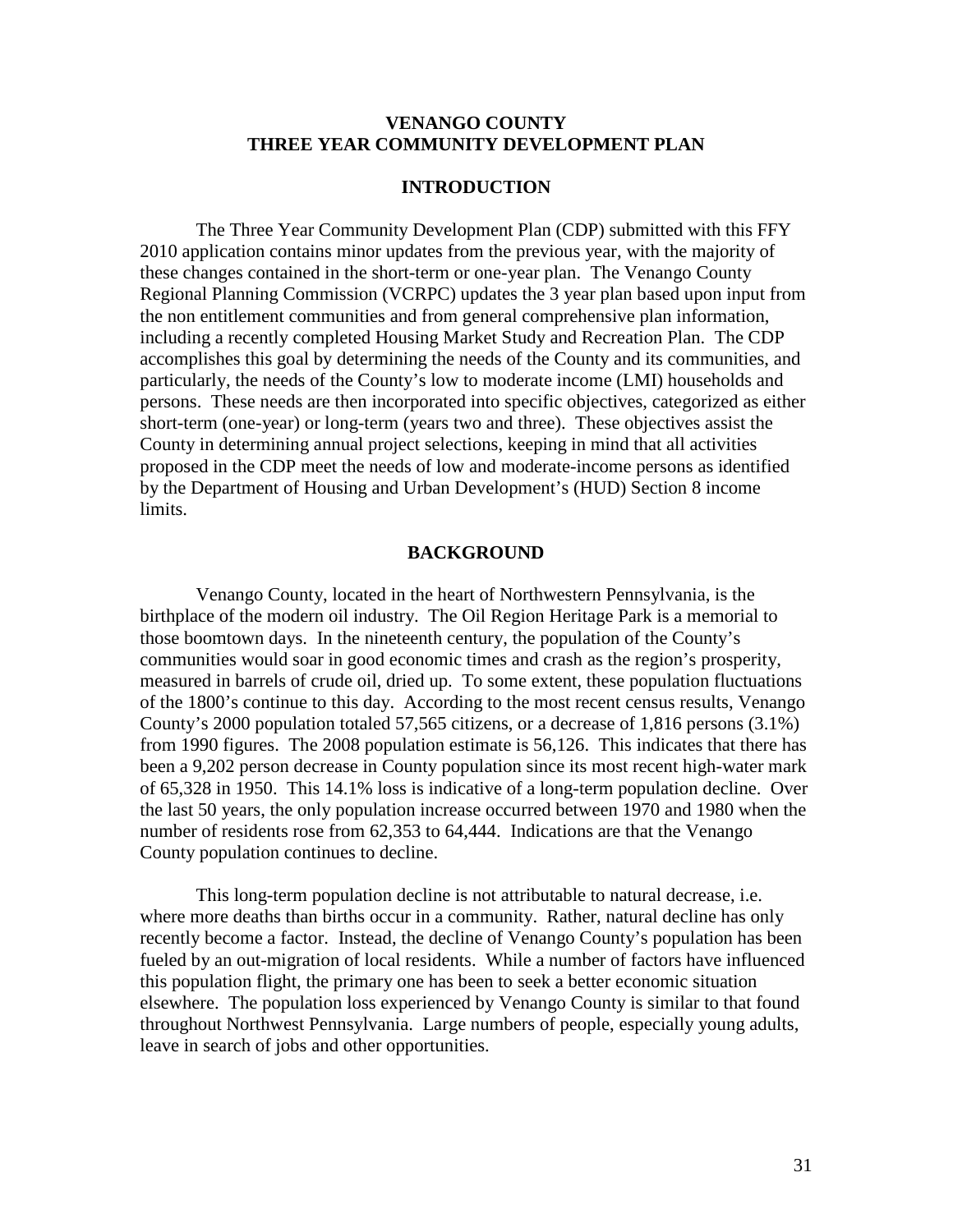| Year             | Population | Change    | % Change  |
|------------------|------------|-----------|-----------|
| 1930             | 63,276     | <b>NA</b> | <b>NA</b> |
| 1940             | 63,958     | 682       | 1.1       |
| 1950             | 65,328     | 1,370     | 2.1       |
| 1960             | 65,295     | (33)      | (0.1)     |
| 1970             | 62,353     | (2,942)   | (1.5)     |
| 1980             | 64,444     | 1,091     | 1.8       |
| 1990             | 59,381     | (5,063)   | (7.9)     |
| 2000             | 57,565     | (1, 816)  | (3.1)     |
| 2008 Est.        | 56,126     | (1, 439)  | (2)       |
| 1930-2008 Change |            | (7,150)   | (12)      |

### **VENANGO COUNTY POPULATION 1930-2008** (From U.S. Census Data and ESRI Business Analyst)

The County is composed of two  $3<sup>rd</sup>$  class cities, nine boroughs, and 20 townships. The population core of the community is centered in the cities of Franklin and Oil City and the municipalities that surround them: Sugarcreek Borough, Sandycreek, Cranberry and Cornplanter Townships. Combined, these central Venango County communities have a population of 36,154 residents, or 62.8% of the County's total population. In the remaining 25 municipalities, residents are primarily found in the small boroughs and settlements and scattered along the County's roadways.

This Three Year Plan considers only those municipalities, which are nonentitlement communities, those with populations under 4,000 persons. Therefore, the entitlement communities of the cities of Oil City and Franklin, Cranberry Township, and Sugarcreek Borough are excluded. According to the 2000 census data, these four municipalities have a combined population of 31,061, with 26,504 persons residing within the remainder or non-entitlement communities of the County. The following table details the population changes within the non-entitlement communities over the past fifty years.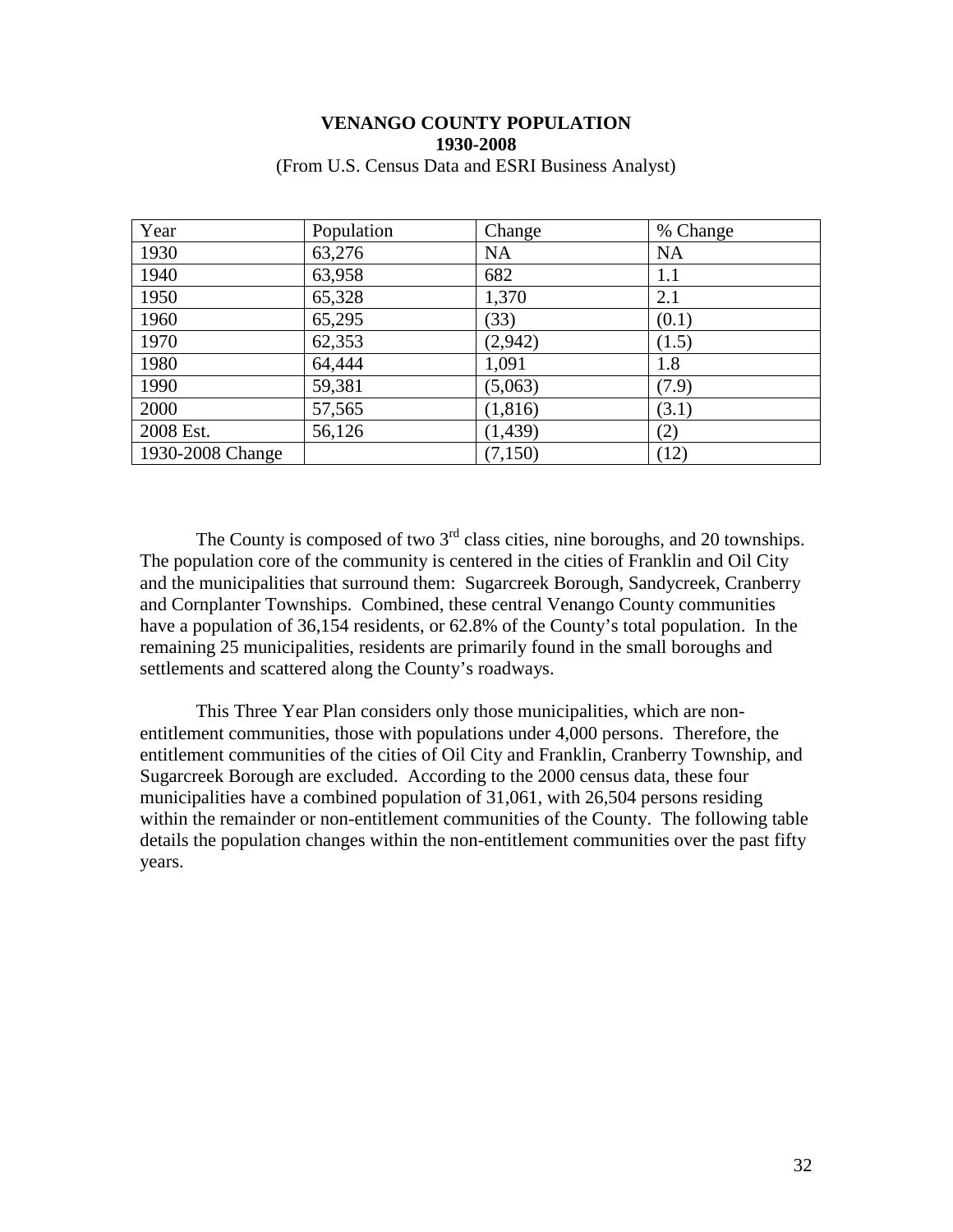## **VENANGO COUNTY 27 NON-ENTITLEMENT COMMUNITIES POPULATION 1950-2000**

| Year      | Number | Change    | % Change  |
|-----------|--------|-----------|-----------|
| 1950      | 24,703 | <b>NA</b> | <b>NA</b> |
| 1960      | 25,384 | 681       | 2.8       |
| 1970      | 25,962 | 578       | 2.3       |
| 1980      | 28,590 | 2,628     | 10.1      |
| 1990      | 27,315 | $-1,275$  | (4.5)     |
| 2000      | 26,504 | $-811$    | (3.0)     |
| 1950-2000 |        | $+1,801$  | 7.3       |

(From U.S. Census data)

## **INCIDENCE OF CONCENTRATION OF LOW AND MODERATE INCOME PERSONS**

In Venango County, low-moderate income persons are those with incomes of equal to or less than to depending on family size, according to HUD's most recent Section 8 income limits released in March 2009.

## **VENANGO COUNTY SECTION 8 VERY LOW AND LOW-MODERATE INCOME LIMITS**

Source: HUD, March, 2008

| Household Size | Very Low Income | Low/Moderate Income |
|----------------|-----------------|---------------------|
| 1 Person       | \$18,050        | \$28,850            |
| 2 Person       | \$20,600        | \$32,950            |
| 3 Person       | \$23,200        | \$37,100            |
| 4 Person       | \$25,750        | \$41,200            |
| 5 Person       | \$27,800        | \$44,500            |
| 6 Person       | \$29,850        | \$47,800            |
| 7 Person       | \$31,950        | \$51,100            |
| 8+ Person      | \$34,000        | \$54,400            |

The U.S. Department of Housing and Urban Development (HUD) in conjunction with the Census Bureau releases statistics every ten years on the incidence of low-tomoderate income (LMI) persons in all communities based upon the decennial census results. The count was completed in April 2000, with income data based upon the individuals 1999 levels. According to HUD's figures, in the County's twenty-seven nonentitlement communities, 9,707 of the 25,455 LMI universe have incomes of 80% or less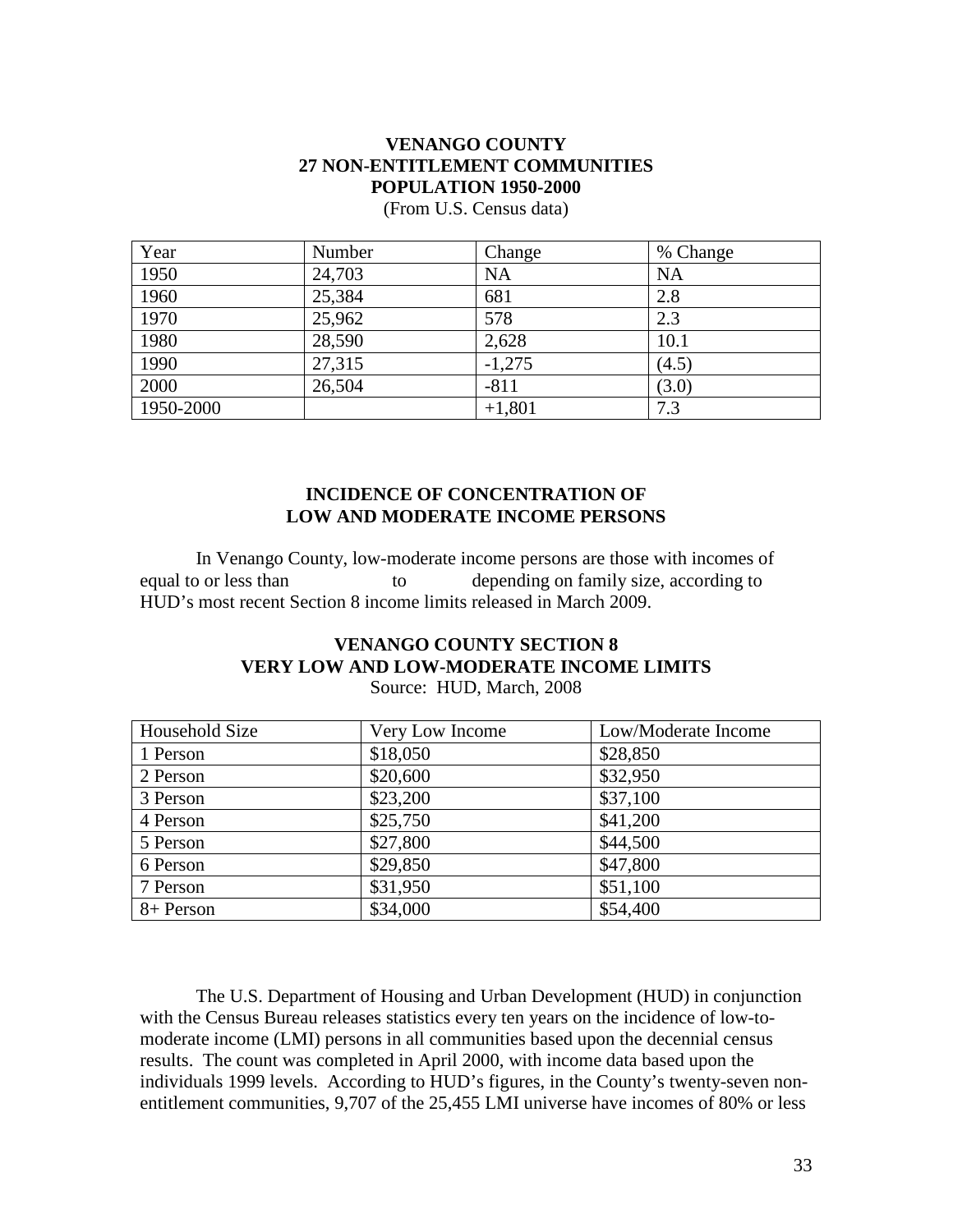of the local median. This represents 38.13% of the communities' populations, or an increase of roughly 4% over the 1990 LMI statistics. With the present economic conditions of the area, it is felt that these statistics underestimate the current realities.

According to HUD statistics, four of Venango County's municipalities have LMI rates at 51% or more. These include President Township (51.93%), Clintonville Borough (58.96%), Rouseville Borough (54.8%), and Utica Borough (63.86%). In 1990, no municipality had an LMI rate above the Section 8 threshold. Interestingly, only two of the County's sixteen Census Tracts, 2003 and 2007, have LMI rates above 51%. These would be 56.2% and 60.5% respectively. These tracts are located in Franklin and Oil City. Finally, at the block group level, nine have national objective LMI rates. Most are in Franklin and Oil City. Only Block Group 3, Census Tract 2011, is outside of the urban area. It is comprised predominately of President Township. With three boroughs with LMI rates above 51% it should follow that many rural block groups would also have high incidences of LMI. However, this is not the case as the population of each of these three boroughs is so small that they are just a part of a more prosperous overall block group.

#### **AGE OF RESIDENTS/ELDERLY POPULATIONS**

Pennsylvania is a graying state, with a median age of 38.0 years in the year 2000, the fourth highest in the nation. The State's elderly population (65+) represents 15.6% of the total population. Venango County's age groupings are even older, with a median age of 40.2 years, and 16.8% of its residents 65 year of age or older. This means that more than one in six Venango County citizens are mature adults. Of the four entitlement communities, only Cranberry Township has a smaller percentage than the County of persons over 65 years. Still, its 16.2% figure is greater than the State's. There are ten Venango municipalities that have more than 17% of their population at 65 years of age or older. Three of these, Emlenton Borough, Cornplanter Township, and President Township, have senior populations of 20% or more.

The preponderance of elderly residents is significant. The retirement income of most individuals is considerably less than that of their working counterparts. Typically, persons 65 or older who are either fully or partially retired, have incomes 60-70% of what they enjoyed during their working years. Additionally, in the northern areas of the country, there is a trend for retired citizens to migrate south for a more comfortable climate. Many of those in Venango County who have the means often take this option. However, those who do not have such resources are forced to remain in the community. This is not to say that all elderly citizens abandon their home communities, but it is just another indication of the economic drain on the region. The recently completed Housing Market Study for Venango County also describes the impact of the inability of these elderly residents to maintain and sell their property.

#### **POVERTY**

Another indicator that the 2000 LMI statistics are understated is the 2000 Census poverty data. This data shows that in 1999, 13.5% of all Venango County individuals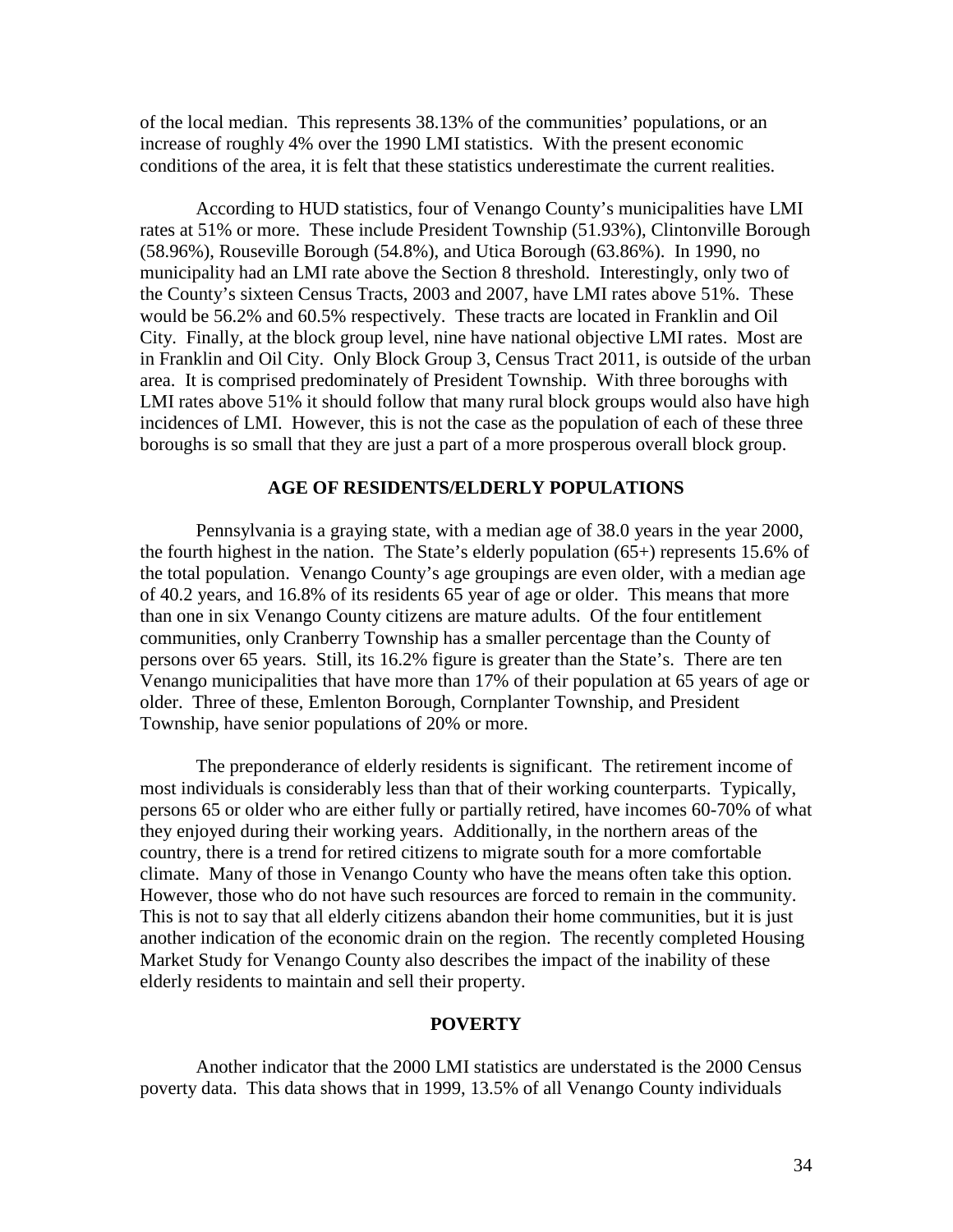and 10.4% of all Venango County families were below the poverty level (which is at a lower income level than the HUD Section 8 Income Limits). These rates are well above the corresponding State rates that show 1999 poverty rates of 11.0% of all persons and 7.8% of all families.

The Country's robust economy of the 1990's should have assisted in reducing local poverty rates. However, this did not occur in the magnitude expected. The County still had substantially higher poverty rates than the State for both individuals and families. There was one bright spot during this decade, the non-entitlement communities experienced dramatic improvements in both poverty rates, with the individual rate dropping from 12.0% in 1989 to 10.8% in 1999, or 0.2% less than the State-side norm. The family change was even greater, from 10.8% in 1989 to just 7.5% in 1999. While this was a great improvement for Venango County, there were still over 500 families and 2,800 individuals living in impoverished conditions in these non-entitlement communities in 1999.

| 1979                     | % Persons Below Poverty | % Families Below Poverty |
|--------------------------|-------------------------|--------------------------|
| Pennsylvania             | 10.5%                   | 7.8%                     |
| Venango County           | 8.7%                    | 6.7%                     |
| Venango Non-Entitlements | 8.0%                    | <b>NA</b>                |

## **POVERTY STATUS**

**1980** We Persons Below Poverty \times 8 \times Below Poverty Pennsylvania 11.1% 8.2% Venango County  $14.5\%$  12.2% Venango Non-Entitlements | 12.0% | 10.8%

From U.S. Census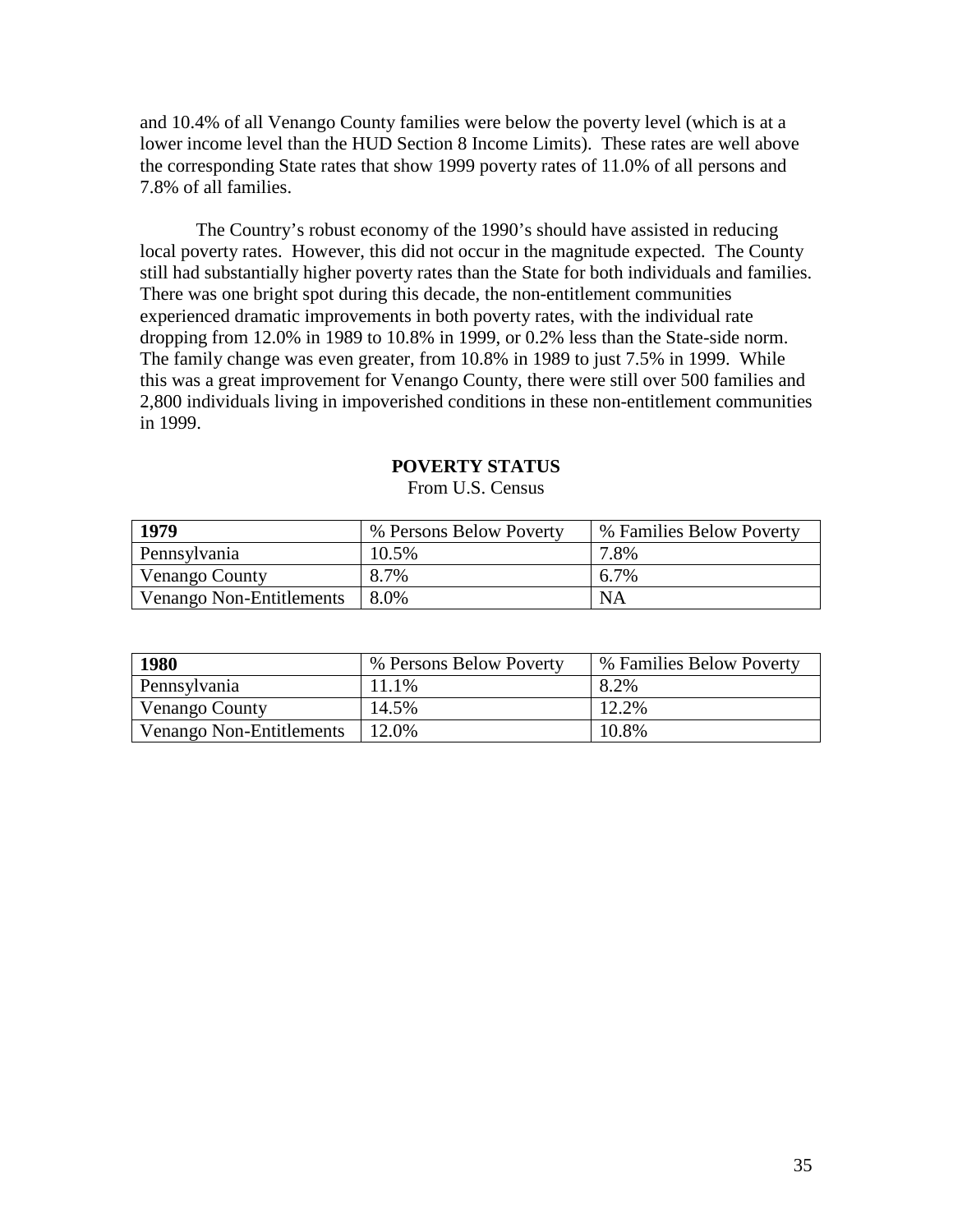| 1999                     | % Persons Below Poverty | % Families Below Poverty |
|--------------------------|-------------------------|--------------------------|
| Pennsylvania             | 11.0%                   | 7.8%                     |
| Venango County           | 13.4%                   | 10.4%                    |
| Venango Non-Entitlements | 10.8%                   | 7.5%                     |

#### **MINORITY PERSONS**

According to 2000 Census data, Venango County has 1,357 minority residents which represents 2.4% of the County's total population and is nearly twice as many in both absolute and percentage-wise from 1990. Fifty-eight percent or 432, of the County's minority population reside in the entitlement communities of the cities of Franklin and Oil City, Sugarcreek Borough, and Cranberry Township. Three significant concentrations of minority residents exist in non-entitlement communities, including 39 minority residents in Polk Borough (which may be attributed to Polk Center, a home for the mentally impaired), 237 minority residents in Sandycreek Township (which may be attributable to the presence of a juvenile detention center), and 32 minority residents in Cornplanter Township. A map is attached to this Plan depicting the LMI and minority concentrations.

## **COMMUNITY DEVELOPMENT NEEDS Housing**

According to the 1980 Census, there were 24,358 housing units in Venango County. The 1990 Census count put housing units at 26,961, an increase of 2,603 units. The 2000 Census data shows that there was only a slight (or 57 unit) increase during the 1990-2000 period. While overall from 1980 to 2000, the County gained 2,546 housing units, or just over 10%, during this same period the County population dropped nearly 11%. This is a demonstration of the state and national trends of decreasing family/household size. The following table illustrates the increase in housing units Countywide and in the 27 non-entitlement communities.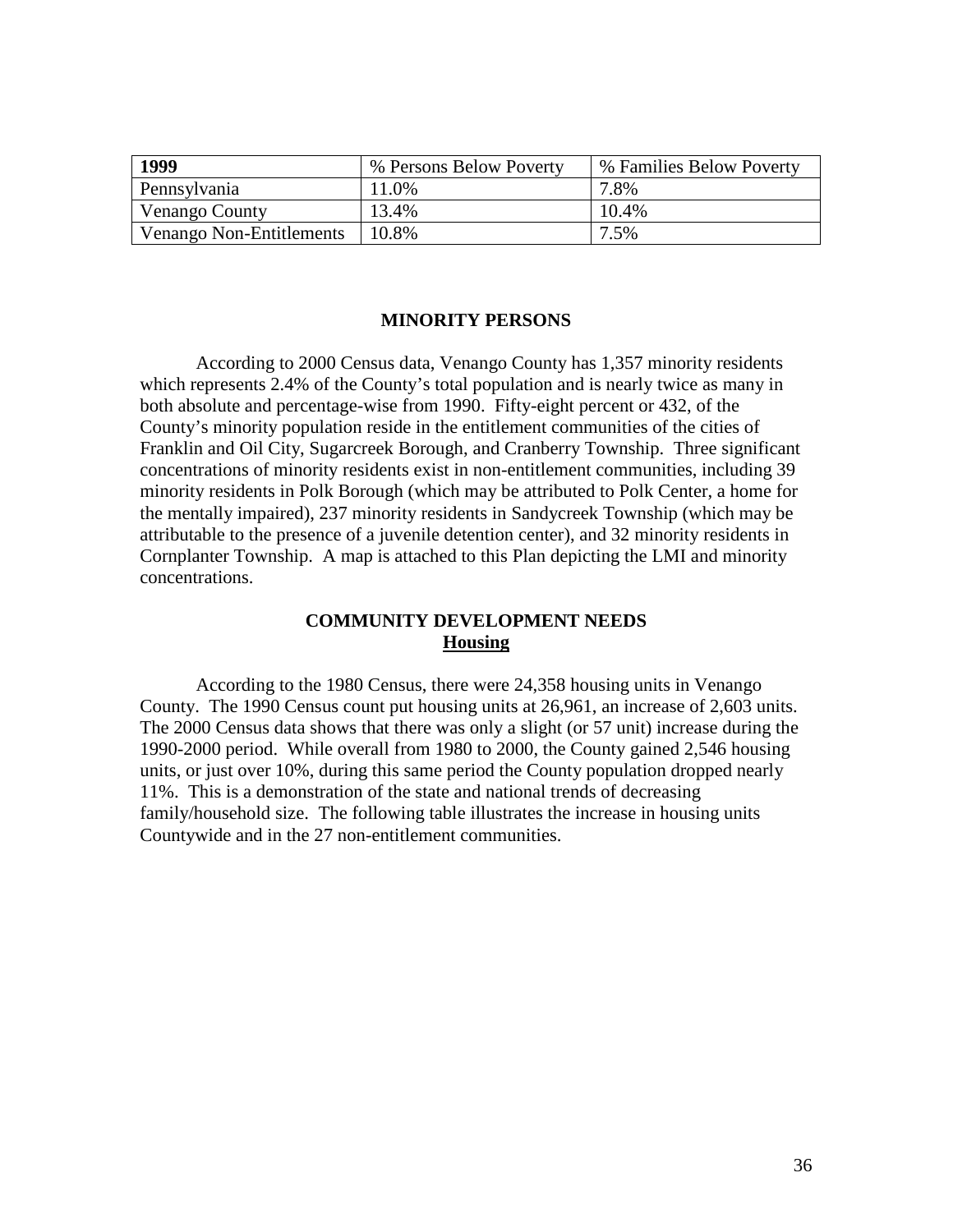#### **Venango County Housing Units 1980-2000**

|      | Venango              |              | Non-                 |             |
|------|----------------------|--------------|----------------------|-------------|
|      | <b>County Total</b>  |              | Entitlement          |             |
|      |                      |              | Total                |             |
|      | <b>Housing Units</b> | $Change\%$   | <b>Housing Units</b> | Change %    |
| 1980 | 24,358               | N/A          | 10.156               | N/A         |
| 1990 | 26,961               | 2,603/10/7%  | 12,977               | 2,721/26.8% |
| 2000 | 26,904               | $(57)(.2\%)$ | 13,048               | 171/1.3%    |

From U.S. Census Data

**Venango County Occupied Housing Units 1980-2000**

|      | Venango              |          | Non-                 |          |
|------|----------------------|----------|----------------------|----------|
|      | <b>County Total</b>  |          | Entitlement          |          |
|      |                      |          | Total                |          |
|      | <b>Housing Units</b> | Change % | <b>Housing Units</b> | Change % |
| 1980 | 22,408               | N/A      | 9,571                | N/A      |
| 1990 | 22,734               | 326      |                      |          |
| 2000 | 22,747               | 339/1.5% | 10,019               | 445/4.6% |

Of the 26,904 total housing units in Venango County in 2000, 84.5 % (22,747) were occupied and 15.5% (4,157) were vacant. Venango County's occupancy rate was quite a bit lower than the state's of 91%. Venango County's high vacancy rate can be attributed to a large number of seasonal, recreational, and occasional use homes. It is the conversion of these "seasonal" homes to year-round occupancy that often creates problems. Unfortunately, many times these seasonal dwellings were constructed many, many years ago and are presently in a deteriorated state. Many are not properly insulated, wired, plumbed and in other ways not up to current building practices and standard codes. However, it is these very qualities that make "seasonal" properties appear inexpensive and therefore affordable to persons of modest means. In reality, these so-called affordable properties are the most costly to heat and maintain. These factors decrease the overall quality of local housing stock.

Another factor to consider in determining the quality or condition of the County's housing stock is the age of the homes themselves. Generally the older the home the greater the tendency for deterioration. In 1990, 41% of Venango County's houses were built prior to 1940, compared to the State rate of 35.1%. According to the 2000 Census, this figure dropped somewhat to 39.0% of the County's dwelling units. The State's number also dropped to 30.3%. These figures should not be construed to mean that the State lost many older homes. Pennsylvania still has the largest number of older homes in the nation, but a large number of newly constructed units have significantly increased the total number of dwelling units within the Commonwealth. The building boom of the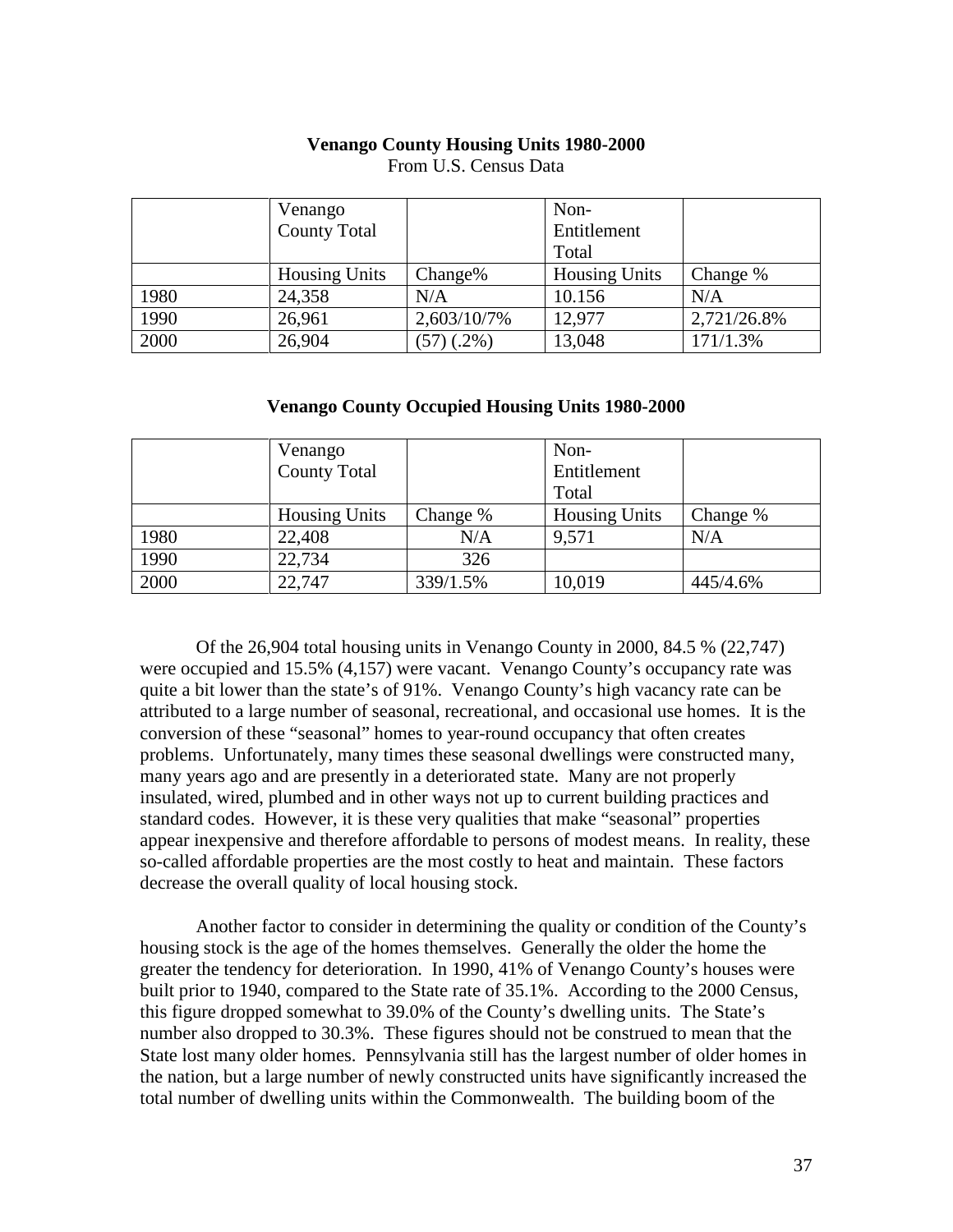1990's did not occur in Venango County which has helped insulate the County from the current housing market turmoil.

Seasonal use homes tend to be younger than those of year-round use mainly because the ability to own a seasonal home is a trend that only recently (post World War II) became affordable to the middle class. In 1990, only 32.6% of all vacant houses (of which seasonal houses comprise 55.8%) were built before 1939.

## **AGE OF HOUSING – 2000**

From US Census data

| <b>Year Built</b> | <b>Percentage</b> |
|-------------------|-------------------|
| 1990-March, 2000  | 7.1               |
| 1980-1989         | 9.0               |
| 1970-1979         | 15.2              |
| 1960-1979         | 9.6               |
| 1940-1959         | 20.0              |
| Before 1940       | 39.0              |

The 1990 Census of Housing indicates that the median home value (MHV) of owner occupied housing units within the County was \$38,600. This amount placed Venango County 63rd out of Pennsylvania's 67 counties. The County's MHV of owner occupied units is only 55% of the State's MHV of \$69,700. The range of median value of owner occupied homes is significant as it gives a glimpse of overall housing conditions. The lower the median value, the poorer condition of the County's housing. By the 2000 Census, the local median home values in Venango County rose to \$55,900 a real (inflation adjusted) increase of over \$5,000 or 10% gain. Pennsylvania's MHV in 2000 was \$97,000, with a similar value gain of nearly \$5,200. However, the typical Pennsylvania home experienced just a 5.6% increase in real value.

Median housing values for individual Venango County municipalities range from a low of \$33,100 (Utica Borough) to a high of \$75,900 (Sandycreek Township), placing all Venango County municipalities well below the statewide median.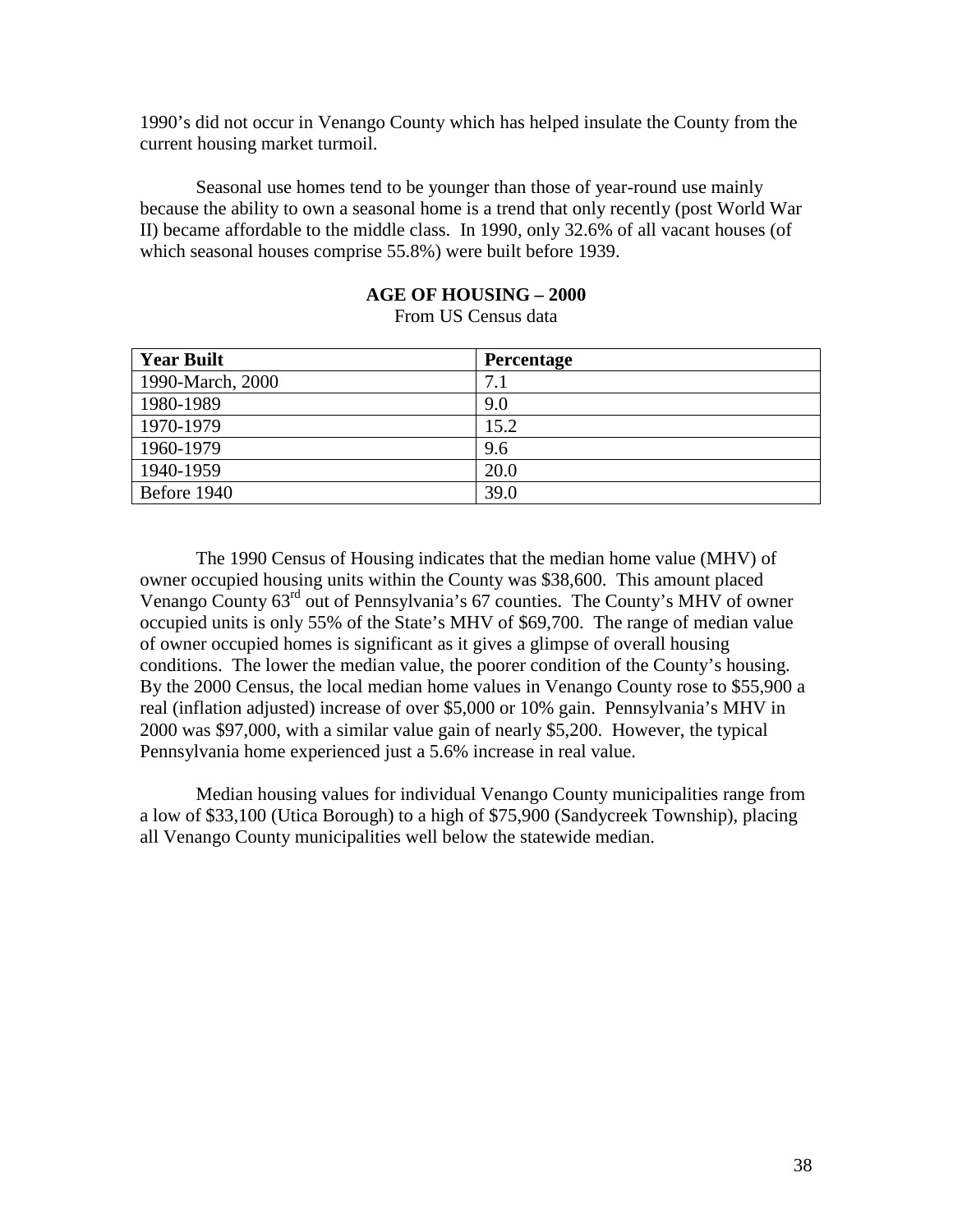# **HOUSING VALUE – 2000**

|              | % Less Than<br>\$50,000 | % Between<br>\$50,000 and<br>\$150,000 | $\%$ Over<br>\$150,000 | <b>Median Value</b> |
|--------------|-------------------------|----------------------------------------|------------------------|---------------------|
| Pennsylvania | l 5.1                   | 61.7                                   | 23.2                   | \$97,000            |
| Venango      | 42.8                    | 53.8                                   | 3.4                    | \$55,900            |

From US Census Data

As the previous table shows, in 2000 virtually all Venango County houses are in either the "below \$50,000" category and the "\$50,000 to \$150,000" range, with approximately just 419 homes in the "\$150,000 and above" level. No homeowner in 2000 valued their home at \$1,000,000 or greater in Venango County. Statewide, well over 4,400 homes were so categorized.

All the data presented on housing, including the number, tenure/vacancy, age, and value, indicate the probability that there is housing stock in Venango County that is in poor condition. Beyond these specific housing statistics that demonstrate a need for housing rehabilitation are other factors including the incidence of LMI, poverty, age and income of County residents. The incidence of LMI, poverty, and age (see Economic Development Needs) emphasize that many County residents have limited means to invest in their homes and, unfortunately, these are usually the very homes that are most in need of attention.

Much of the housing work in Venango County has occurred within the cities of Franklin and Oil City, Sugarcreek Borough and Cranberry Township. These four communities have the staff and resources to locally address at least some of their housing deficiencies. In 1991, Pleasantville Borough and Cornplanter Township began housing rehabilitation programs administered by the County. Since that time, the County expanded activities to the communities of Barkeyville, Cooperstown, Utica, Pinegrove, Victory, Scrubgrass, Plum, Clinton, Frenchcreek, Cherrytree, and Rockland. The goal of the program was to upgrade the housing stock for current and future occupancy and for the improvement of the recipient's quality of life. To facilitate this effort, the County conducted a Fair Housing Analysis in FFY 1995. In addition, the County also applied for and received 1993 and 1995 HOME/HC&D funding, and 1996 HOME and local funding to rehabilitate the homes of LMI households. Current County initiatives include the development of Affordable Housing units on the upper stories of commercial structures in the Route 8/62 corridor. An Affordable Housing Trust Board is established to oversee and make recommendations to the County Commissioners for the Affordable Housing Trust Fund. The Trust Board received DCED funding to complete a countywide Housing Market Analysis. The study offers ambitious recommendations to build a healthy, functional housing market including: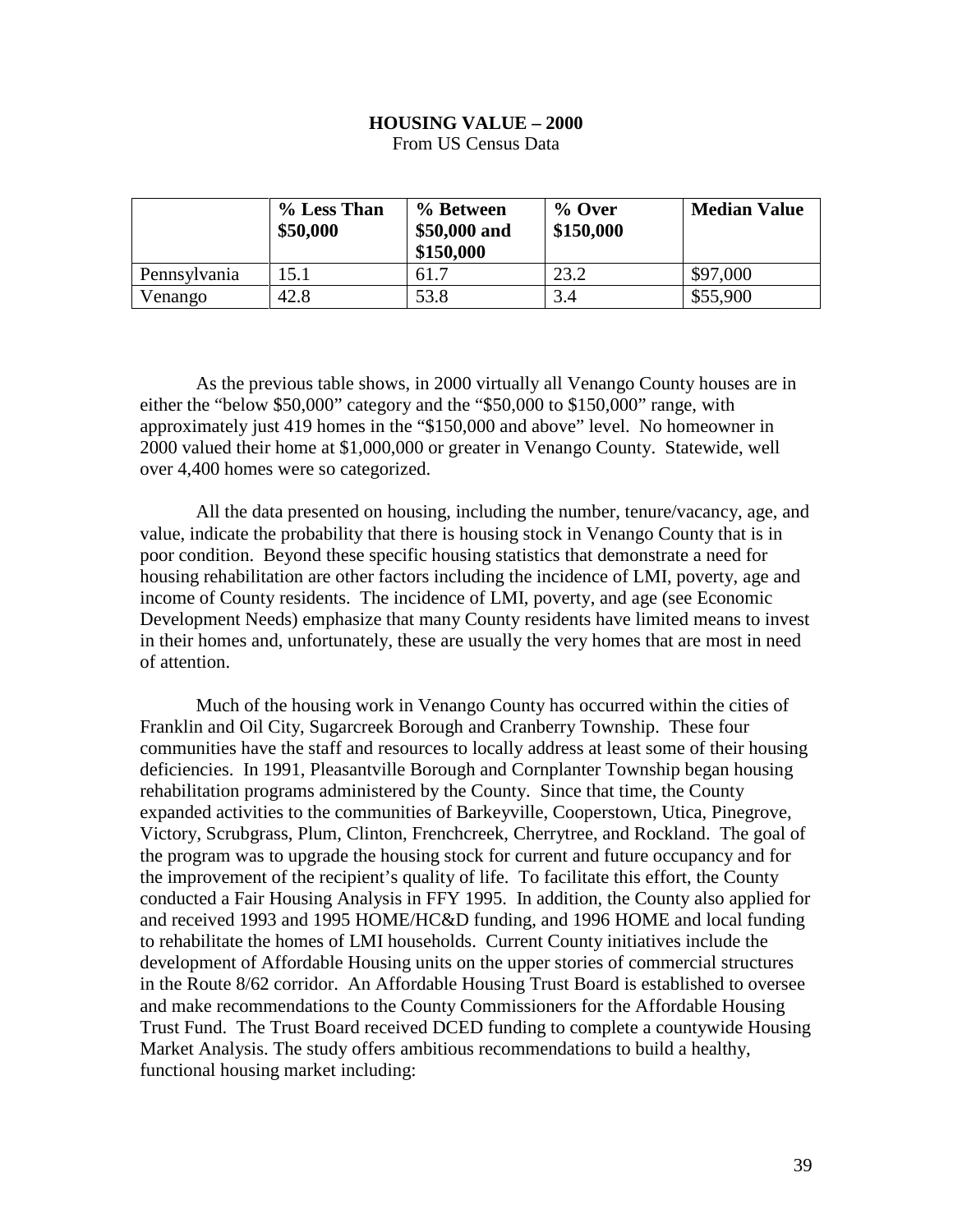- $\triangleright$  Build capacity to address housing issues
- $\triangleright$  Maintain affordable housing (repair and energy efficiency)
- $\triangleright$  Remove blighted structures
- $\triangleright$  Preserve and Improve rental properties
- $\triangleright$  Coordination or consolidation of housing authorities/policies
- $\triangleright$  Stabilize rental properties through better management & tenancy
- $\triangleright$  Conserve & Improve homeowner properties
- $\triangleright$  Preserve neighborhoods as places of choice
- $\triangleright$  Encourage and support more stable homeownership
- $\triangleright$  Improve the livability of neighborhoods

## **COUNTYWIDE COMMUNITY FACILITIES AND IMPROVEMENTS**

#### **Sewer**

Sanitary sewer facilities are a concern to Venango County. The majority of soils in Venango County are ill suited for on-site sewage disposal. Malfunctioning systems have led to localized degradation of surface water and shallow groundwater resources.

These problems frequently occur in rural and suburban areas of Venango County. Obviously, the malfunctioning systems in widely scattered rural locations cannot effectively be addressed by a community sewer system. However, in many of the County's municipalities there are areas where numerous suburban developments have grown around the County's older urban areas. In those instances, an existing sewer system is usually within close proximity to the problem areas.

Another pervasive problem relates to the age and condition of many of the existing sewer systems that service the County's smaller communities. Emlenton Borough is a community plagued by its failing older sewage system. A recent community survey placed their LMI level at 68.7%. Since FFY 1993, the County has allocated considerable funds to the Borough to assist with the updating of their facilities. Activities included the repair and replacement of some sewage lines, a new roof over the sludge drying beds, and a new chemical chlorination system. For the past few years, the County has been assisting the Borough in the eventual replacement of the entire line along River Avenue as well as the installation of several new manholes. The County has assisted Polk Borough in an effort to improve their sewer system as their community survey indicated an LMI incidence of 51.55%. Throughout the 1990's and through 2007, the County has assisted several municipalities with their efforts to improve their sanitary sewer systems, many of which are in significant need of repair due to their age and subsequent deterioration of lines and related treatment plant equipment. In addition to the communities previously mentioned, these activities also involved Clintonville Borough, Rouseville Borough, Cornplanter Township, Frenchcreek Township, Oil Creek Township and Pleasantville Borough. There have been several Act 537 Plan amendments and application to various funding sources for sewage improvements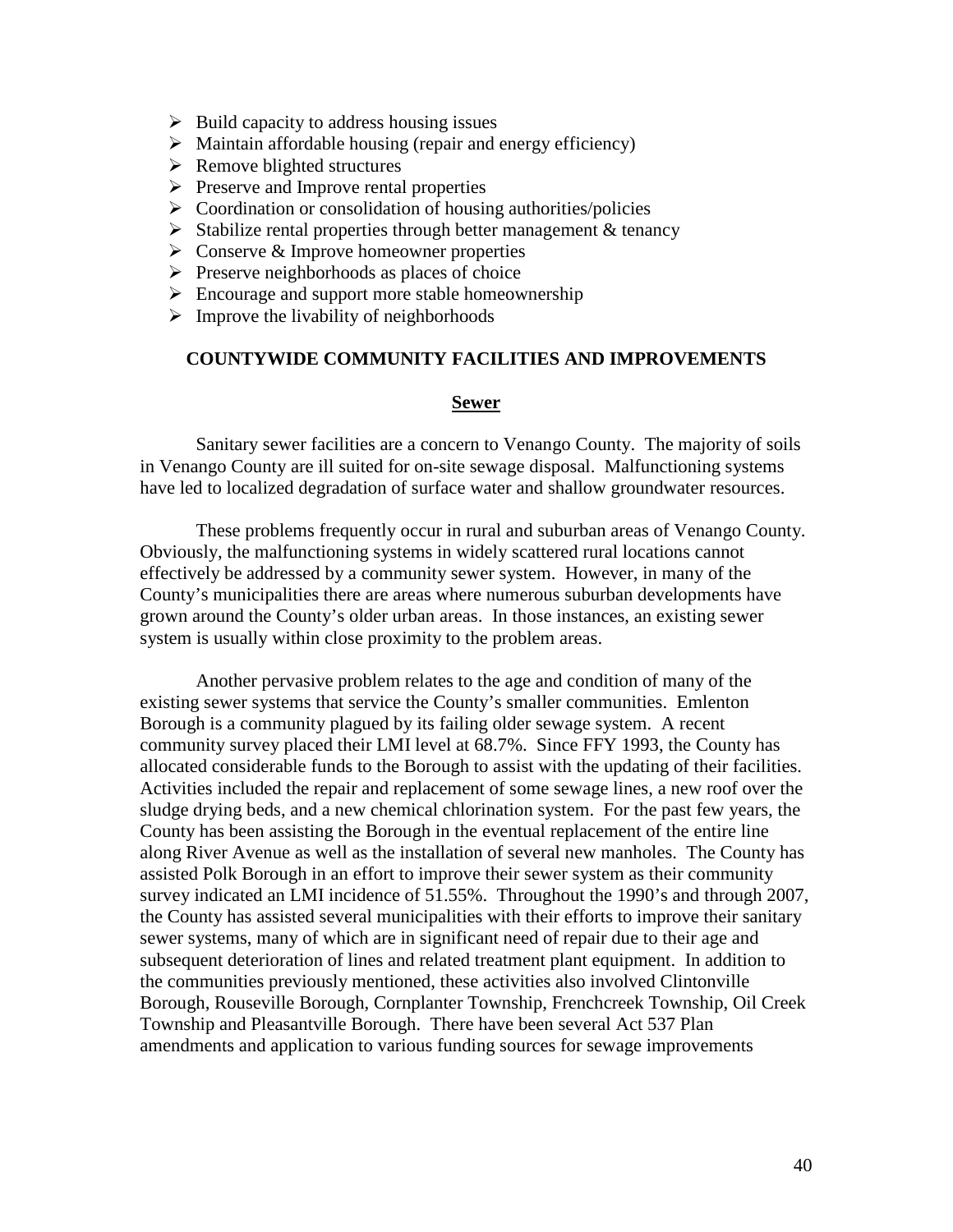New Construction, replacement and/or upgrading costs are beyond the financial capacity of these communities. It is believed that in many instances, these small communities have a majority of residents that are classified as low to moderate income, with this assumption usually confirmed by an income survey.

#### **Water**

Water facilities are also of major concern in Venango County. In addition to contamination from malfunctioning septic systems, individual water sources have frequently become contaminated from gas drilling and coal mining activities. As with sanitary sewer systems, most of the pollutant is evident in rural and suburban areas where community water systems have not been a feasible option.

The age and condition of water systems servicing many small areas in the County also present serious problems. Deterioration of these systems is costly to remedy and most communities cannot obtain the needed funding to address these problems. Replacement of undersized water lines is beyond the financial means of most municipalities. Since the inception of the CDBG program to the present, the County has continued to allocate funding to water system improvements, with some of the more recent activities summarized below.

A portion of the County's FFY 2000 CDBG funds were directed toward water system improvements, with Barkeyville Borough, Clintonville Borough, and Conrplanter Township benefiting from this funding. Barkeyville Borough used these monies to purchase equipment to be installed at its new water treatment plant. Clintonville used these funds to initiate the first of several stages to completely overhaul its treatment facility. Cornplanter Township used its funds to update a formerly privately owned water distribution system serving a portion of its residents.

Both Rouseville Borough and Cornplanter Township used a portion of the County's FFY 2002, 2003 and 2005 funds to improve their water systems. Cornplanter used this funding to complete the final stages of improvements to the water distribution system serving the Clapp Farm area of the Township. These improvements were necessary to insure a safe and adequate supply of water to meet both residential and fire fighting concerns. Once the line replacement was completed, FFY 2003 funds were used to install pit style meters at each service connection and for rehabilitation of the discharge end of a culvert where the newly installed water line crosses.

FFY 2002 funds were used for water line replacement along Third Street in Rouseville Borough. The project included the replacement of undersized steel and asbestos water mains with 6-inch water mains. This project was of particular concern since this line is the main water distribution leg of the water system grid. The old mains were losing water and the asbestos mains presented a health and safety risk. In 2003 and 2006, the Borough received additional funding for water system improvements and used the monies to install dual check back flow preventers on each service connection which includes all households within the Borough as well as approximately 20 families within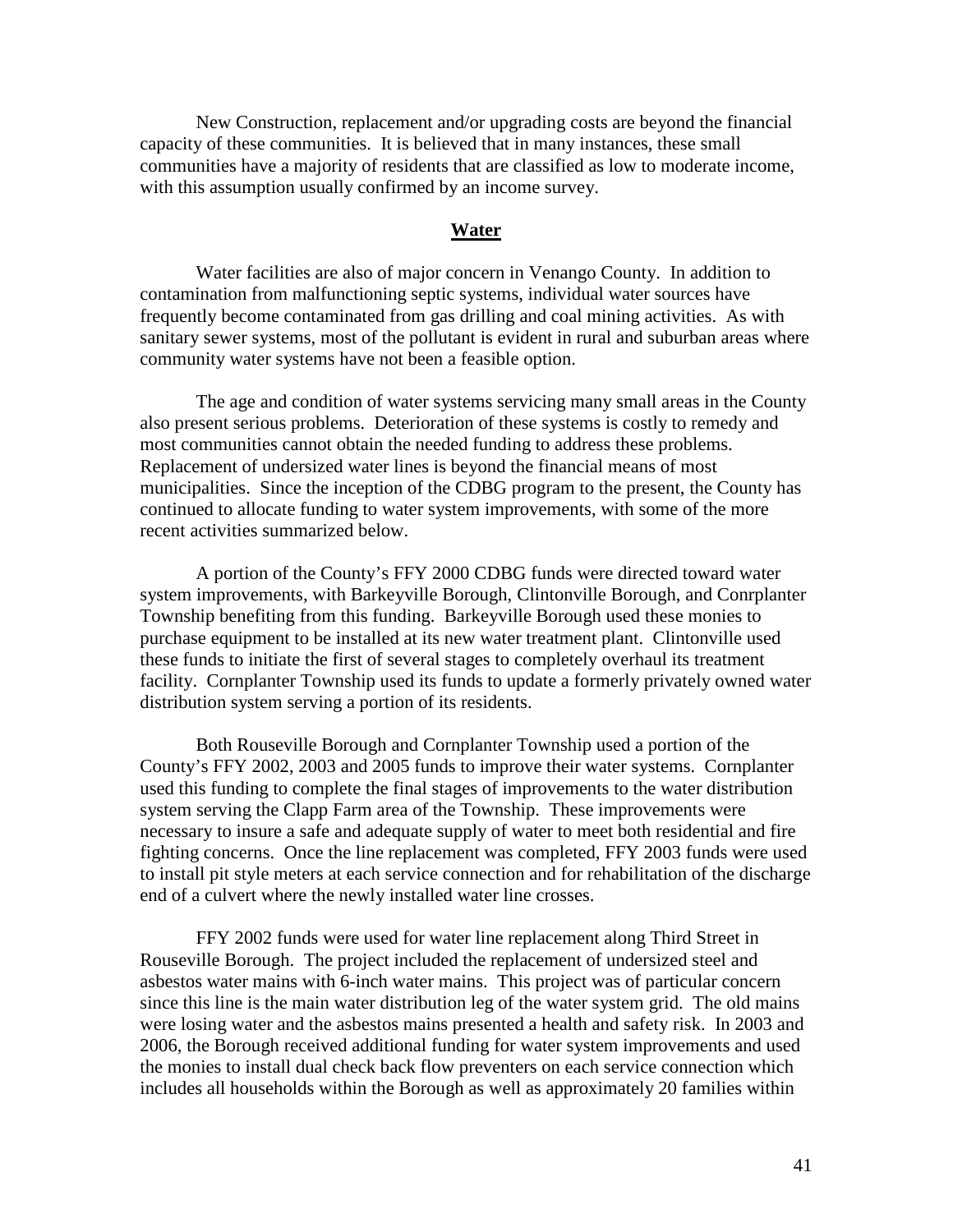the village of McClintockville in Cornplanter Township and to replace water mains. These upgrades brought the connections into compliance with both Federal and State regulations as well as addressed health and safety issues that affect the entire water system.

In FFY 2000, 2001 and 2003, the Clintonville Sewer and Water Authority received CDBG funding for various improvements to its water treatment facility. These activities benefit all residents of Clintonville Borough as well as 31 households in Clinton Township.

In FFY 2004, a portion of the County's CDBG entitlement was targeted for improvements to the Pleasantville Borough and Barkeyville Borough's water systems. Monies in Pleasantville were used for the replacement of water meters in LMI households. Barkeyville Borough used their funds for the installation of a new water supply well and water well supply pumping at the new water treatment plant. The majority of 2009 FFY CDBG funds are targeted toward water system improvements in Sandycreek Township and Clintonville Borough.

#### **Other Facilities**

In addition to the traditional facilities of a community, there are often special resources that provide services to certain segments of the population. Venango County has paid considerable attention to facilities for the elderly. In Oil City, with assistance of CDBG funds, a community effort resulted in a centrally located senior center, in a building exclusively dedicated for that use. This center continues to be the most active one in the County and is used by many residents of the townships and boroughs outside of Oil City as well. In addition, and again with assistance from CDBG, the former County nursing home for the elderly was converted to a personal care facility, with completion in 1993.

Anther needed public improvement is the rehabilitation of local streets, curbs, sidewalks, and storm sewers. Like much of the infrastructure in the County's older established municipalities, these facilities are aged and deteriorated. The deteriorated sidewalks present potential hazards to the elderly and impede handicapped access. 2007 CDBG funding is targeted toward sidewalk improvements in the Borough of Utica and Utica leveraged the monies toward a Safe Routes to School grant application.

#### **Handicapped Access**

Much of the development in Venango County was completed prior to any concern to provide for the needs of the handicapped population. In 1990, the County completed a handicapped self-evaluation that detailed several deficiencies within various County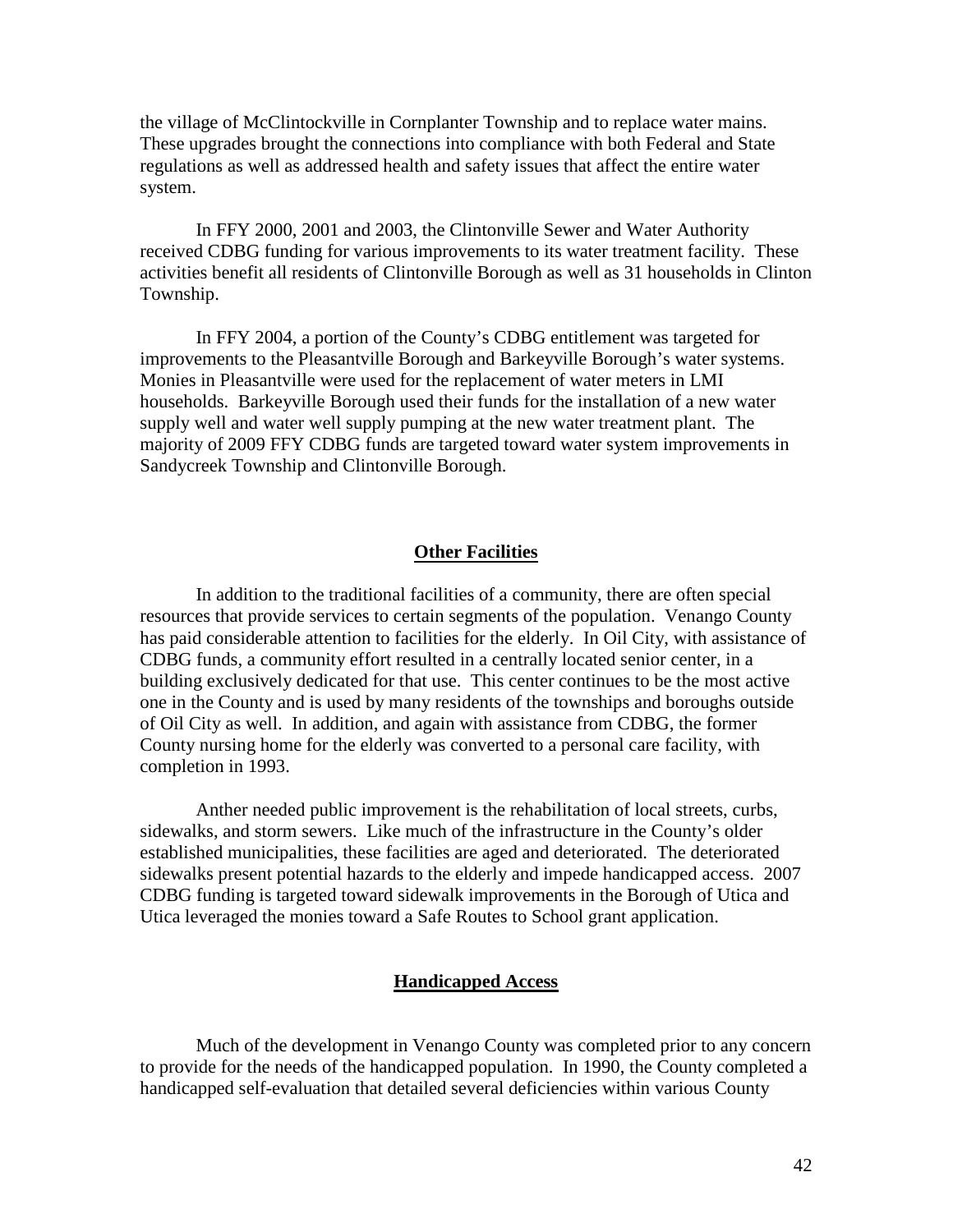owned and/or operated facilities. These barriers began to be removed with CDBG assistance from FFY's 1991,1992, 1993, and 1994. The County recognizes the need to remove architectural barriers from public and municipal buildings and facilities as an ongoing priority for projects. In this vein, the County in conjunction with the other entitlement municipalities assisted the Venango Area Riding for the Handicapped Association (VARHA). VARHA provides riding facilities for handicapped persons. FFY 1998 funds were used to provide improved handicapped accessibility to the Venango County Courthouse and the Venango County Museum of Arts, Science and Industry. Funds from the County's FFY 1999 program were used to provide handicapped access to the Cornplanter Fire Hall. FFY 2001 CDBG monies assisted with handicapped accessibility renovations at the Emlenton Borough community building. The County wishes to continue to use CDBG funds toward the removal of handicapped impediments within the County. Therefore, 2007 are approved to ensure that the County's historic courthouse is accessible to the special needs community. 2008 funding is again targeted toward the community building in Emlenton Borough, the Crawford Center, to install a "closet elevator" that will make the building fully accessible. Venango County recently completed a five year transition plan outlining steps needed to rectify accessibility barriers at Two Mile Run County Park. The Plan was developed in response to a law suit filed by Community Resources for Independence. 2009 FFY program funds will be used to address some of the compliance matters outlined in the five year plan.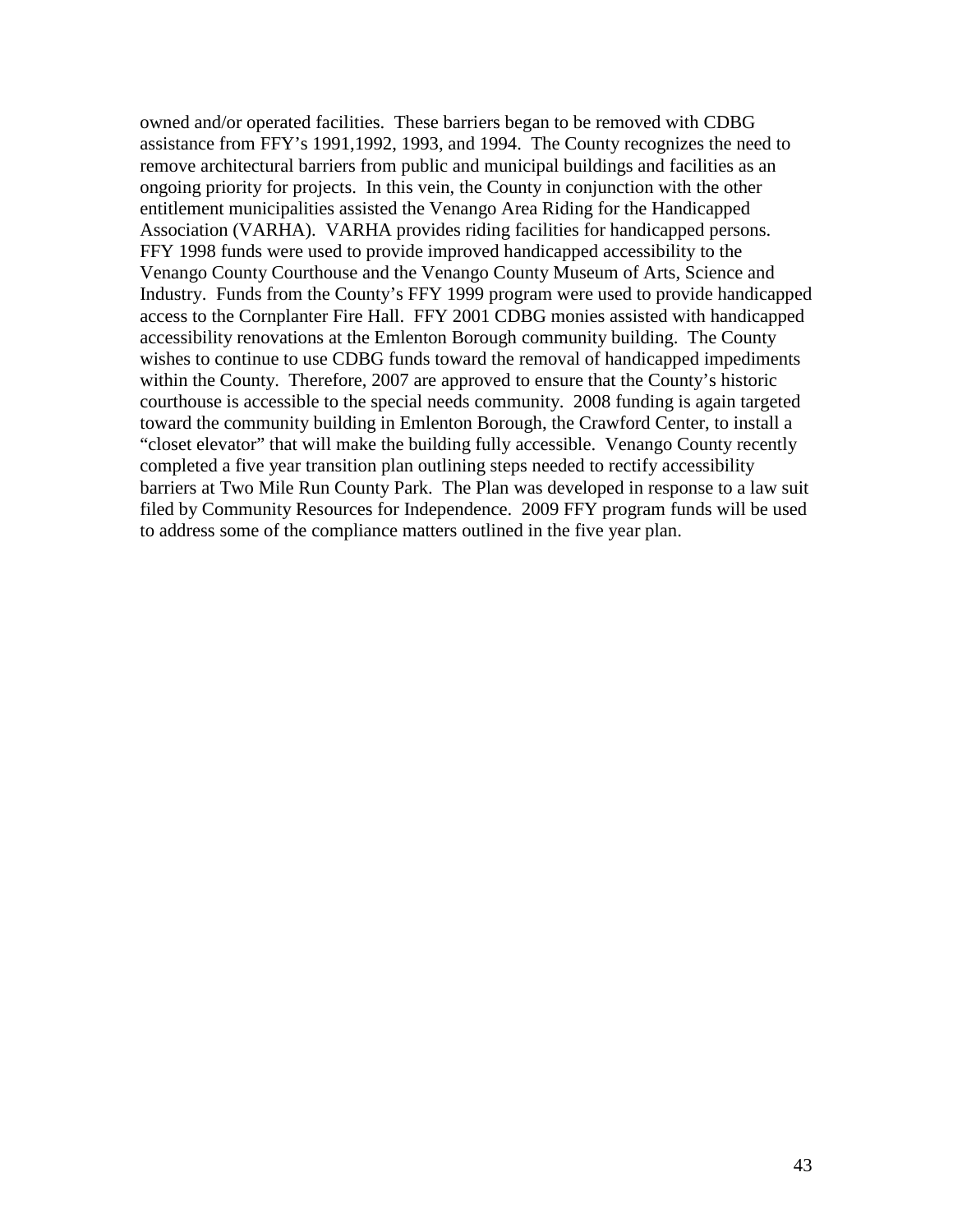#### **Streets**

Local streets are a vital aspect of the infrastructure needs of a community, with several streets critical to efficient traffic flow within a particular area. Some of the more heavily traveled streets are in need of pavement restoration and lie in neighborhoods with significant concentrations of LMI households. Various municipalities, through our public review/comment efforts, continue to target such improvements as vitally needed. Since 1993, portions of the County's annual entitlements have been used for street and/or walkway improvements within Rouseville Borough, Clintonville Borough, Utica Borough, Sandycreek Township, Emlenton Borough, Richland Township, and Polk Borough.

#### **PUBLIC SERVICE NEEDS**

The social service needs of Venango County are provided by county, multicounty, State agencies, as well as numerous local private, non-profit organizations. For the most part, these facilities adequately address the needs of the residents.

Recreation can generally be divided into two categories that include the traditional recreational activities for residents and those which are tourist based.

Local recreational facilities are principally located in the smaller, more densely populated areas, such as the boroughs and villages. These parks are normally used by all of the area's residents and tend to need either rehabilitative work or the installation of new equipment. However, a typical small community's tight budget does not often make this feasible. Examples of this would be the community parks located in the Boroughs of Pleasantville, Clintonville, and Emlenton. These local parks provide daily recreational opportunities to their residents and CDBG assistance from FFY's 1988 and 2001 have been used for such upgrades to existing facilities.

The cornerstone of local recreation is Two Mile Run County Park, located in the center of the County, north of Route 8 between Franklin and Oil City. This 2,700-acre park was first conceived about 35 years ago and has been supported by the County Commissioners since that time. Recreational opportunities abound in all seasons at this park, with offerings of cross-country skiing, year-round hiking, water sports, and field games. Used by more than 100,000 visitors annually, this park provides an inexpensive and enjoyable recreational focal point for all county residents. The County has used portions of its annual CDBG allocation from several individual grant years for numerous improvements to this facility. These would include FFY's 1985, 1986, and 1989.

Venango County is nearing completion of a countywide recreation and open space plan. The 2009 FFY monies will be used to leverage a DCNR grant application targeted toward implementation of the visioning recommendations resulting from that planning effort.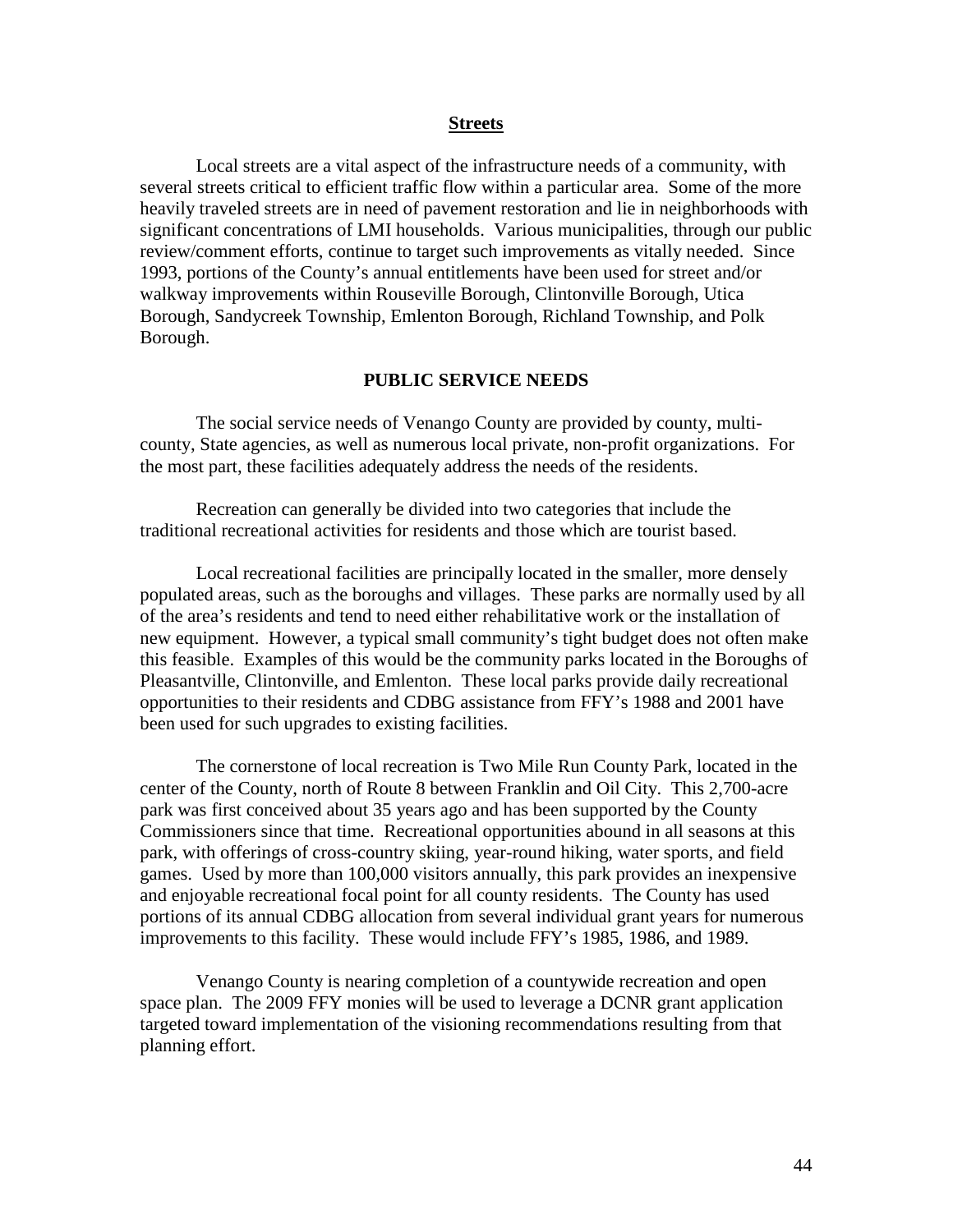#### **ECONOMIC DEVELOPMENT NEEDS**

Although the County is essentially rural, agriculture has not played the key role in its development that might be expected. However, the County's natural resources have always played a vital role in its economic history. Timber, oil, gas, coal, and sand and gravel have been, and continue to be, important. While oil and coal remain important to the economy, they are no longer the major job generators.

Generally, Venango County has been classified as a manufacturing area. As such, it is not surprising to see that it has suffered from the same problems that have beset the industrial Northeast and the State of Pennsylvania. Traditionally, 6,000 to 7,000 jobs in Venango County were manufacturing related. From 1976 to 1986, 3,678 manufacturing jobs were lost in the County and have never been recovered. The economic distress within Venango County is evident by its unemployment rate. The 2008 average unemployment rate for the County was 7.2%, compared to 6.7% for Pennsylvania and 5.8% nationally.

When one considers the changing population characteristics, especially those reflecting age (1970 – 11% of total population was 65 years of age or older; in 1980 the rate rose to 12.5%, by 1990 to 15%, and in 2000 at 16.8%) and the trend of recent and continued unemployment, it is apparent that there is a relationship between the two. Simply stated, it appears that greater economic opportunities must be presented. If this does not happen, there will be a continuing pattern of aging in the County as the younger residents continue to migrate to other areas to seek employment.

To demonstrate the effect the loss of manufacturing jobs has had, a comparison of 1980 and 1990 Census figures on median family income (MFI) is helpful. In 1980, the U.S. Census reports a 1979 County MFI of \$19,531 which equates to 97.7% of the State's figure. By 1990, Venango County's 1989 MFI was only 77.9% of the State's (Venango- \$27,161; State - \$34,856). Further, when inflation is taken into consideration and the 1979 dollars are multiplied by the Consumer Price Index (CPI) for the 10-year span of 1979 to 1989, so that 1979 dollars equal 1989 dollars, a startling result is shown. If the 1979 MCI were adjusted to 1989 dollars, the MFI would equal \$32,733 for Venango County and \$33,512 for the State. In essence, the real wages of Venango County families fell 20.5% from 1979 to 1989.

The 1990's saw a rebound in real wages for the County. The typical family realized a nearly \$3,000 real increase, or 8.0% in purchasing power. Still, overall, the normal 1999 Venango County family trails its 1979 counterpart in economic terms by a sizeable margin. The 1979 County family had roughly the same income as any other in the Commonwealth. Today, while somewhat improved from ten years ago, they still have just \$4 for every \$5 of their equals in the rest of the State.

## **MEDIAN FAMILY INCOME (MFI) 1979 – 1999** From 1980 and 1990 U.S. Census, STF-3 Files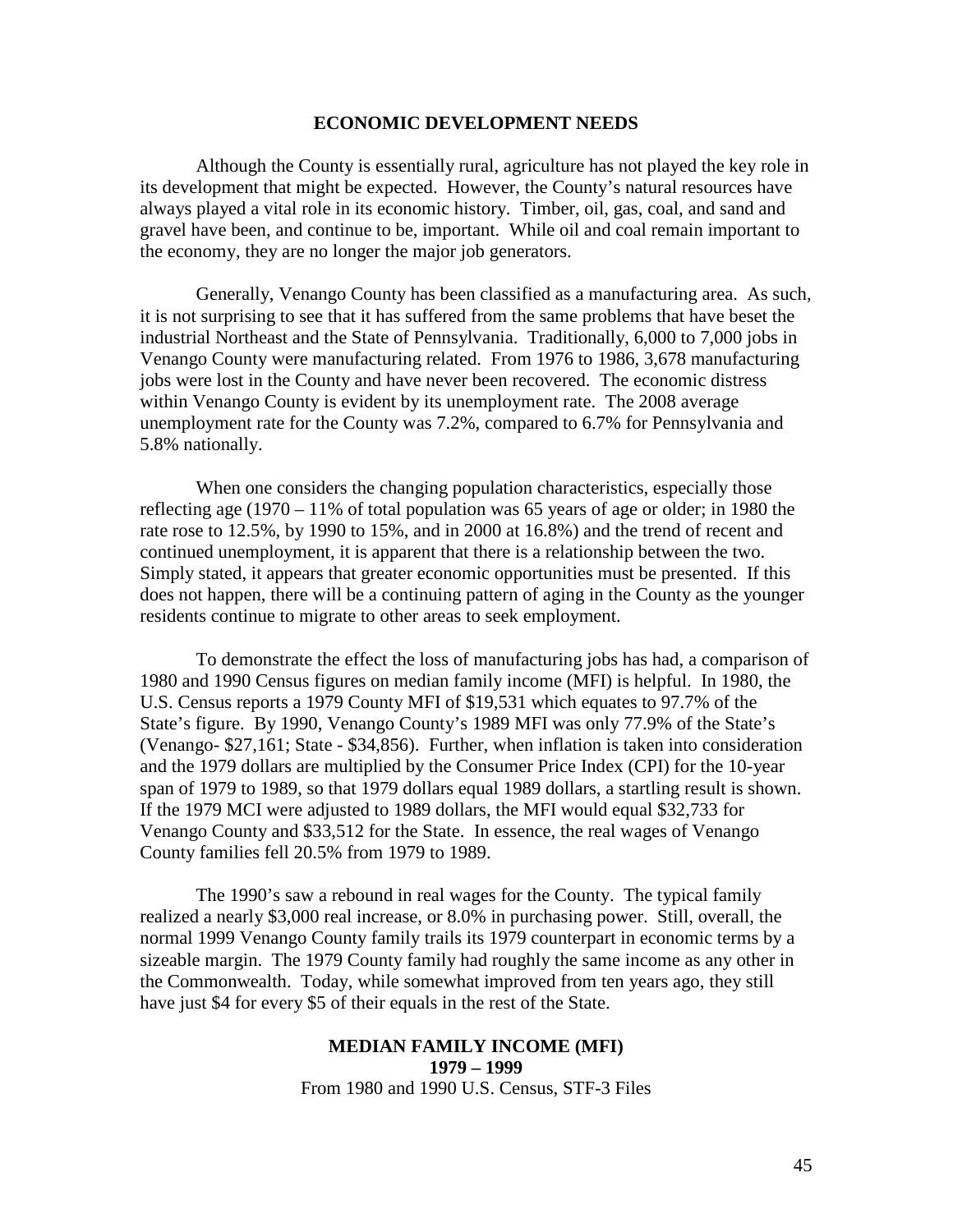|           | 1979 MFI | 1979     | 1989 MFI | 1989     | 1999 MFI | % Change  |
|-----------|----------|----------|----------|----------|----------|-----------|
|           |          | MFI*     |          | $MFI*$   |          | 1979-1999 |
| <b>PA</b> | \$19,995 | \$45,884 | \$34,856 | \$46,831 | \$49,184 | 72        |
| Venango   | \$19,531 | \$44,819 | \$27,161 | \$36,492 | \$39,492 | $-12.1$   |

\* The CPI multiplies 1979 amounts for the two decades, which was 2.295; 1989 amounts, are multiplied by the CPI for the one-decade, which was 1.344.

Currently, there are some ambitious efforts taking place in the County in an attempt to promote economic growth. These efforts may help reverse downward trends, but they must be coordinated among the varied factions of the County.

Several local economic development and tourism promotion agencies merged in 2005 to form the Oil Region Alliance of Business, Industry and Tourism. The ORA is the lead economic development agency for Venango County. The 2009 economic development action plan specifies activities, goals and performance measures in the following categories:

- New Industry Recruitment
- International Trade
- Local Industry Development (Retention and Expansion)
- Community Development and Revitalization
- Facilities Management/Development
- Government/Legislative Activities

The Venango County Commissioners have committed financial resources toward the efforts of the Alliance. ORA is the owner of an industrial park in Barkeyville Borough and Cranberry Township. Barkeyville Borough is located at the intersection of Interstate 80 and State Route 8, making it a targeted growth area. We anticipate an increase in truck traffic in the Borough as a result of growth. Venango County has applied for a PennDot Smart Transportation Traffic Access Management Plan for Barkeyville Borough to improve traffic safety and to plan for orderly growth along this heavily traveled corridor.

## **COMMUNITY DEVELOPMENT OBJECTIVES**

The following objectives have been formulated to address the needs identified in this CDP, with an emphasis on those objectives most likely to benefit low to moderateincome households. It is understood that not all needs can be addressed with FFY 2009 funds. Therefore the following objectives include activities to be undertaken with 2009 monies as well as future projects:

• To identify the existing water and sewage systems, especially those in rural areas, in need of repair and/or upgrading and review them based upon benefit to lowmoderate income households.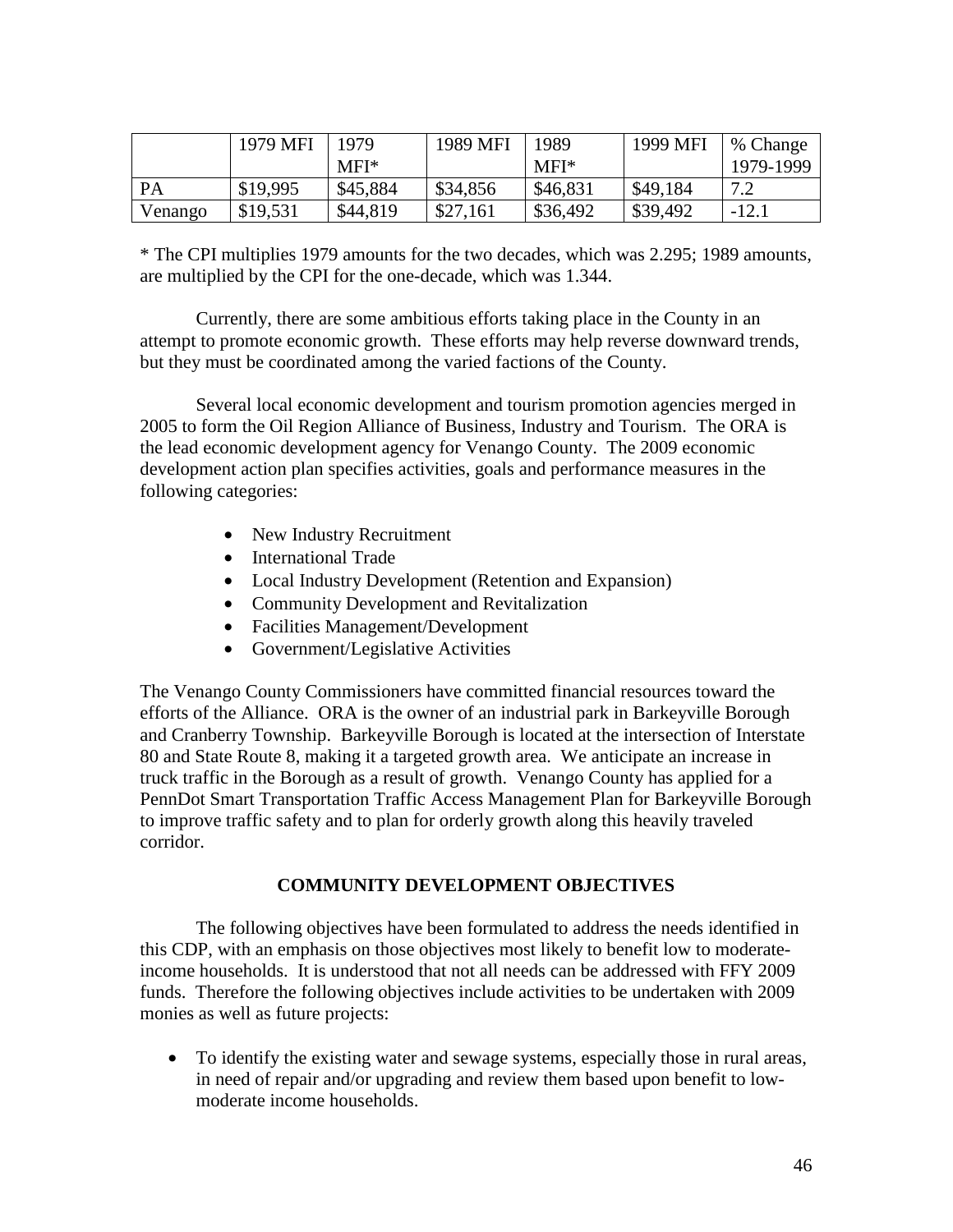- To consider the extension of sewer and waterlines, where adequate treatment and capacity are present, and when extensions will benefit low-moderate income households.
- To continue projects which will provide needed special services to the lowmoderate and very low-income residents of the County with an emphasis on maintaining or securing facilities to promote the overall well being of children and their families.
- To assist low/moderate income communities with the upgrading and rehabilitation of their community parks, and with the provision and/or upgrading of community centers to continue providing low-moderate income citizens with local recreational opportunities.
- To support projects, which will remove architectural barriers to the handicapped at public buildings, facilities, or recreation, centers.
- To consider projects and programs aimed at economic strengthening and development through the creation and/or retention of jobs for low-moderate income citizens.
- To continue housing rehabilitation and energy savings activities in areas where no other such assistance is available to very low and low-moderate income families.
- To continue projects which will provide needed special services to the lowmoderate and very low-income residents of the County and those projects aimed at benefiting the elderly through the provision of special services or the upgrading of facilities for the elderly.
- To continue to assist communities with other types of public improvements aimed at benefiting primarily low-moderate income persons and the County's substantial population of elderly persons. Such projects would include sidewalk replacement and curbing installation.
- To continue to update planning and grant procurement strategies to secure additional resources to leverage County and CDBG dollars to complete needed projects.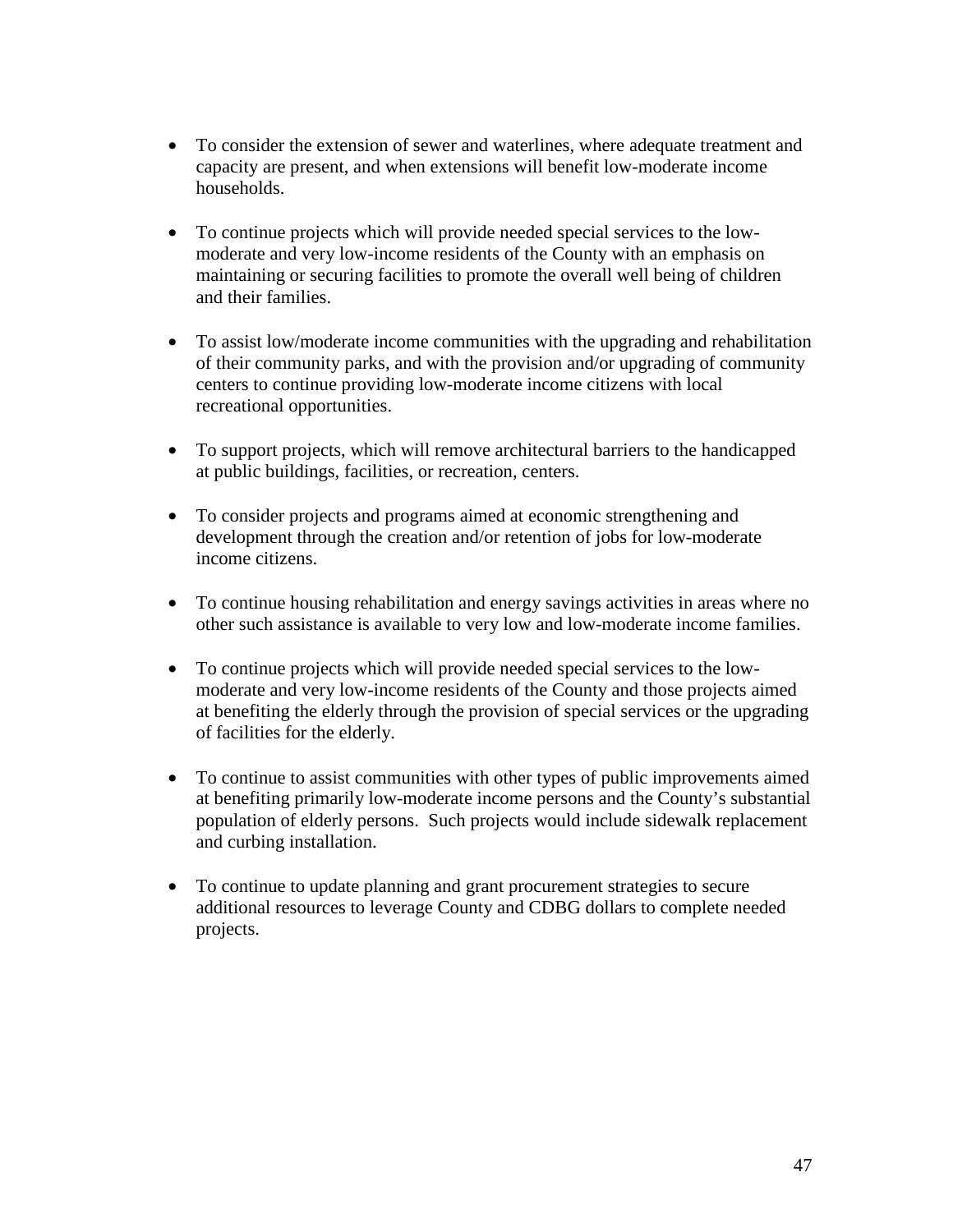## **SHORT TERM PLAN (1 – YEAR – FFY 2009)**

The following plan identifies activities that are designed to meet some of the County's immediate community development needs. Several factors were taken into consideration in establishing this Plan. Of primary concern was local municipal input. Local officials as well as various agencies and organizations throughout the County were informed in writing of the availability of CDBG funds and invited to submit eligible project proposals to address their specific community needs. Their responses afforded the County the opportunity to assess each proposal's impact on community development needs within Venango County. Other factors taken into consideration in the formulation of this Plan included the percentage of each activity's benefit to low-moderate income residents, project readiness, each project's consistency with the Three-Year Plan and County Comprehensive Plan, and each project sponsor's prior utilization, if any, for CDBG funds.

The Short Term Plan recommends the following activities:

- Sandycreek Township water line extension Morrison Run Road
- Clintonville water system improvements
- Purchase of packing containers for the Clintonville Food Pantry
- Removal of Architectural Barriers at Two Mile Run County Park

## **LONG TERM PLAN (FFY 2009-2010)**

The following Plan identifies activities designed to address the County's community development needs on a long-term basis. Critical to this Plan development was the identification of certain housing, facilities, services, and economic needs as so cited in our needs analysis. During the second and third years of this Plan, funding priority will be given to communities that have received little or no prior CDBG funding assistance. Funding will be continued in the following areas:

- Infrastructure projects for the removal of health and safety hazards, the improvement of water and sewer facilities, and to enhance economic development.
- Projects that will remove or reduce accessibility barriers for the elderly and handicapped.
- Implementation of the County's Housing Market Study